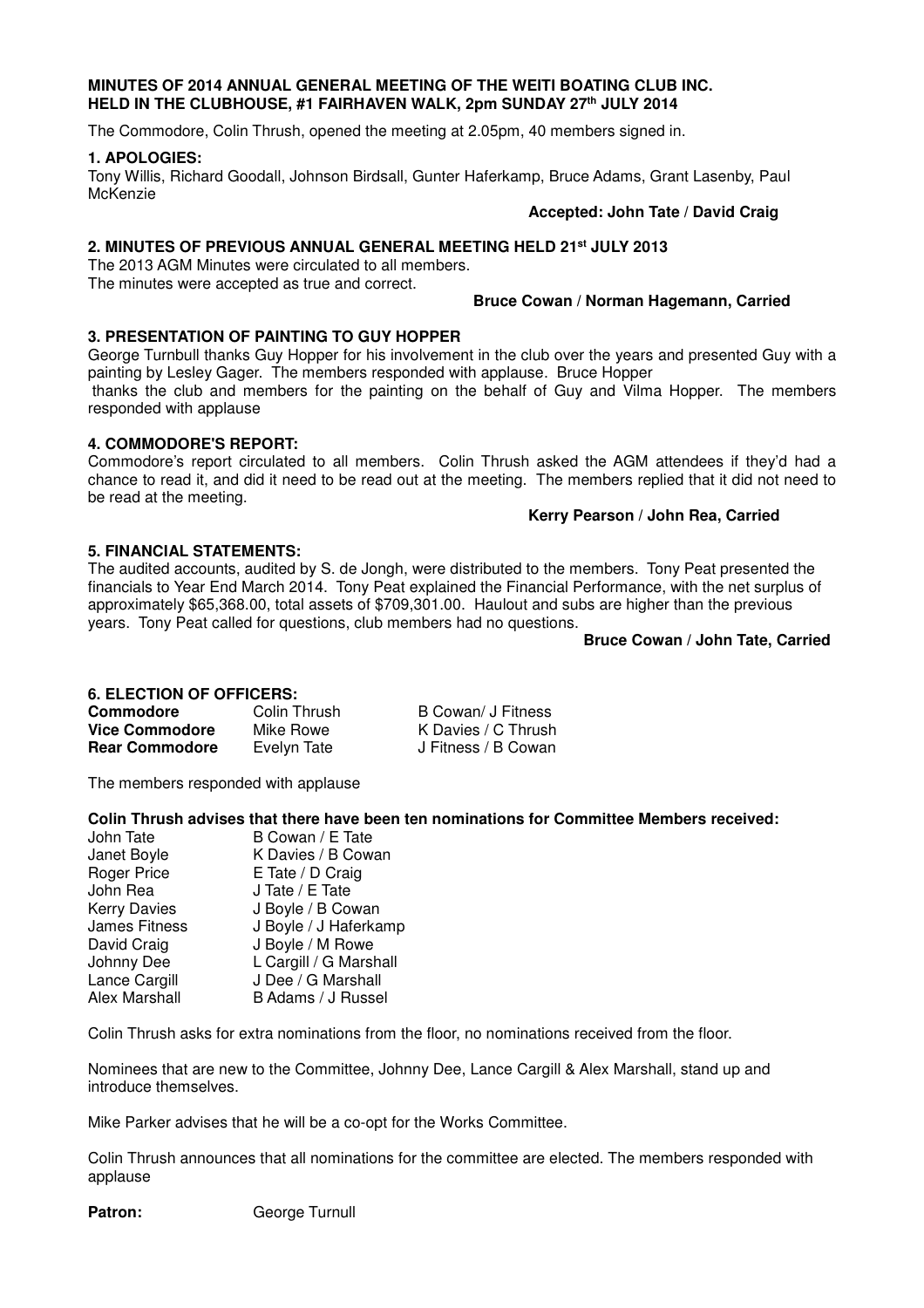**Vice Patron:** Peter Arcus

**Auditor:** S. de Jongh to be confirmed as auditor for the 2014-2015 year.

Completes election of officers.

## **7. GENERAL BUSINESS:**

**Financial Report** – Colin Thrush advises that moorings, hardstand and haulouts have increased. \$55k has been budgeted for the ramp and money from the council will offset the cost. Future work to be carried out on the hardstand and funds have been budgeted for this.

Gary Marshall asked how many piles will be replaced this year. Colin Thrush advises that 10 piles will be replaced this year.

**Works Committee Report –** Mike Rowe thanks the works committee for their hard work this year

COMMITTEE MEMBERS: Mike Rowe (chair), Chris McGuire, Mike Parker, John Rea, Grant Lasenby, David Craig, Glenda Oakley & Roger Price

WORKING BEE - 27 April, good turnout of 20 plus. Work included;

 Water blasted ramp, cleaned all club windows, cleaned hardstand, removed the rubbish and stacked wood, replace decking planks around the club, built the rock wall on hardstand, grids cleaned, fixed dinghy locker trolleys, west dinghy locker cleaned and swept, chopped up old railing in shed and cleaned foreshore. Next working bee Sunday 10 August 8.30am – 12.30pm. Appreciate any help from members and you can look forward to a delicious morning tea prepared by the ladies of the social committee.

RAMP - To be repaired in Dec/Jan/Feb 2015 to match the low haul out period. 310 square metre of concrete to be removed and replaced. Approximately 55K plus GST to repair the ramp. Working with council regarding resource consent. Katie has applied for a grant for 25k through the Auckland Council

MOORINGS RINGS - Audit was done in June 2014. 67 orange mooring rings that will need replacing over the next two years as the metal rings are starting to corrode. 5 mooring rings have come away from the orange floats and need replacing straight away. Another 5 mooring rings the metal rings are very thin and these need replacing in the next 2 months. Each mooring ring cost \$450.00 plus GST. Roger Price has done a lot of work designing a mini barge/punt to help with mooring ring maintenance. The club used to have a punt/barge, are there any members who can help Roger with the design?

PILES - Audit was done in June which needs refining, so far eight piles need replacing at a cost of \$2300.00 plus GST per pole through Quayside Marine. Quayside Marine will be at Gulf Harbour Marina later this year and we hope to offset costs to come to Weiti Boating Club

Future projects - up river dinghy pontoon and hardstand and possible filtration system

#### **Guy and Vilma Hopper leave AGM, club member's applause**

Kerry Pearson asks if all the ramp is being replaced. Mike Rowe advised that it is a repair not a total replacement.

Kerry Pearson advised that there was a punt with a ladder in the shed. Kerry Pearson, Roger Price and Mike Rowe will get together to discuss further.

Jeffery Hammond asked why the mooring rings are so costly. Mike Rowe advised that they are stainless steel. Mike Parker advised that it is \$300.00 to repair a mooring ring and it is better to get new mooring rings instead of repairing them.

**Communications Committee Report –** Evelyn Tate advised that committee start last year after the AGM. The goals of this committee is to raise the club profile within the community and with our present members. To improve member communications and promote membership growth. Facebook and Twitter pages have been set up and we have a new website. Fortnightly Outreach emails advising of upcoming events. Saturday night get together. New Membership Welcome Pack. Daylight Saving Car Boot Sale Day on the 6<sup>th</sup> April and we received 8 new members. Children play area in clubhouse. New street signs directing the public to the club. In the process of combining cruising series with launch owners. Fishing competition in